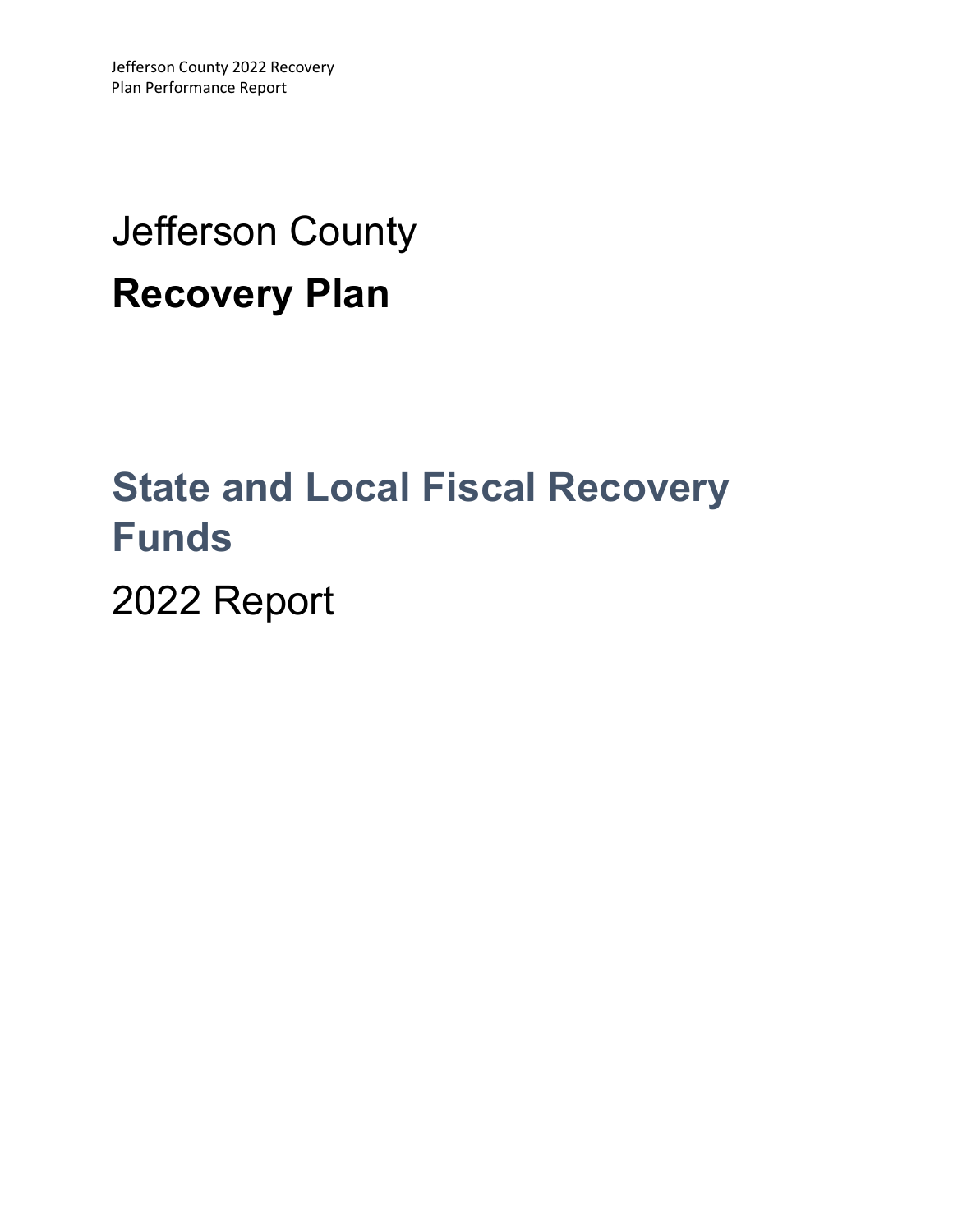### **Jefferson County** 2022 Recovery Plan

### **Table of Contents**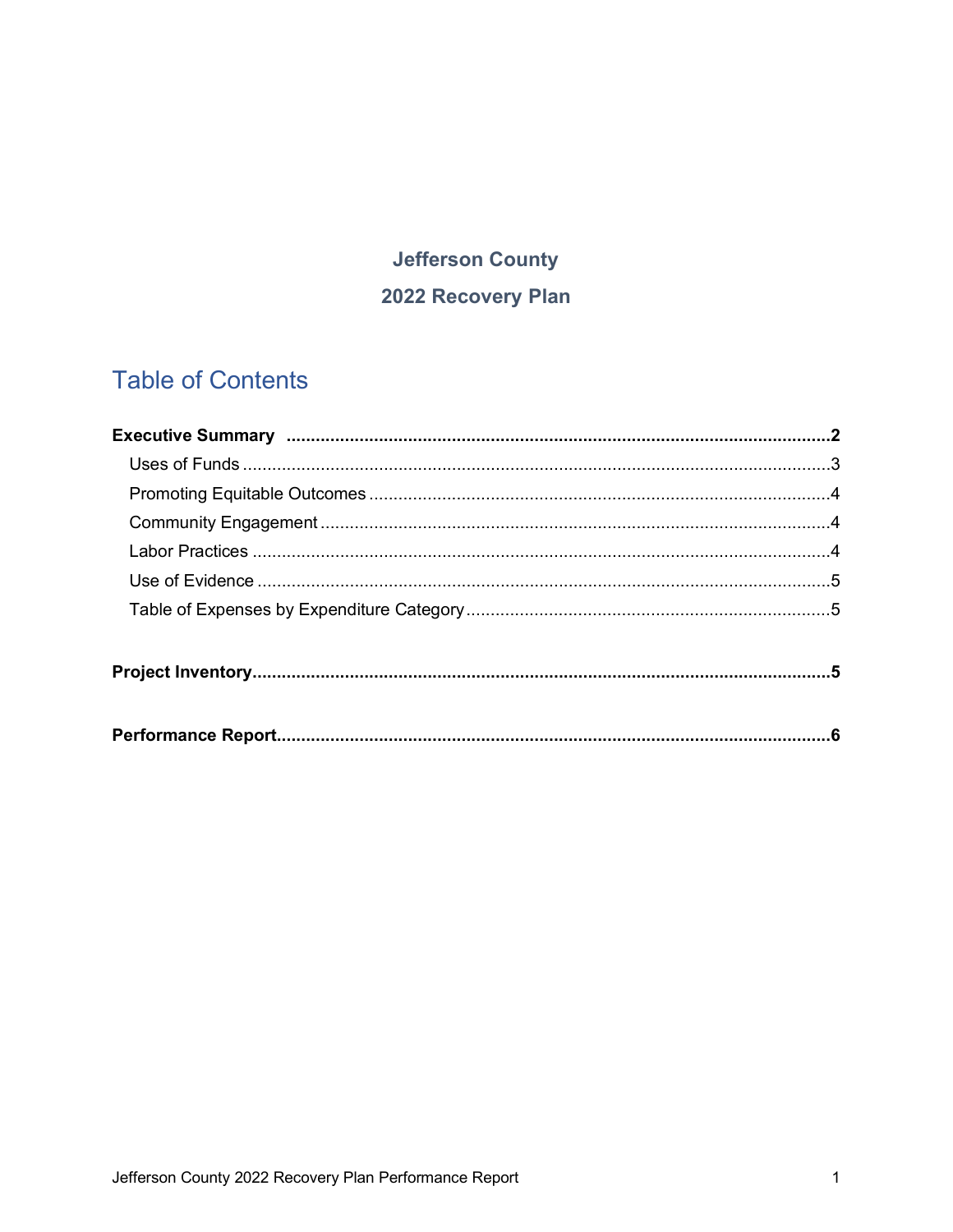#### **Executive Summary**

Jefferson County will use American Rescue Plan funds for COVID-19 expenses in a manner that meets community and county needs. The county will also seek out alternate funding sources for proposed projects to ensure ARPA funds provide the county with maximum financial flexibility. Jefferson County is establishing data-driven decision-making processes to assess community needs that make meaningful impacts to our most vulnerable and underserved communities.

Community engagement surveys were conducted in 2021 to help us better understand the needs of the community. Prioritization of internal department needs were evaluated through Jefferson County's Vision and Strategic Outcomes, along with the US Treasury guidelines.

The seven Strategic Outcomes considered are:

- Create Safe, Healthy, and Thriving Communities
- Enhance Inclusive Community Engagement
- Ensure Responsible Growth and Development
- Protect Natural Resources and Our Environment
- Strengthen Public Facilities and Infrastructure
- Operate as an Employer of Choice
- Provide Innovative, Equitable, and Effective Services

Key goals include support for community members impacted by COVID-19, such as unemployment and industry skills gaps. The funds will be used to support self-sufficiency of people and organizations while addressing root causes of needs. We will strive for transformative system changes where possible, rather than providing a one-time "band-aid" that temporarily treats the symptoms. For example, rather than providing a financial payment to unemployed or underemployed workers, a goal might be to fund programs that reduce the skills gap so that individuals can gain a certification that will help them build a sustainable career. At the same time, we recognize there may be some emergent short-term needs that require funding while long-term solutions are developed.

Internal County department needs continue to be viewed through the following lens:

- Is the proposed use aligned with Jefferson County Strategic Outcomes and eligible under ARPA rules?
- How does the request support COVID recovery efforts within the county or the larger Jefferson County community?
- Which requests have the greatest impact or most improve equity?
- By spending this money right now, will operations be sustainable going forward? Does it create operational savings or help generate additional revenue?
- Does funding fix the problem, or will the same problem exist in 2025?

Another essential goal is to protect the health and well-being of all Jefferson County community members and visitors. This is accomplished through coordinating preparedness and response efforts with state and local public health departments to prevent, prepare for, and respond to COVID-19. Meeting these needs may consist of both addressing immediate emergency response needs and driving transformative efforts to reduce public health inequities.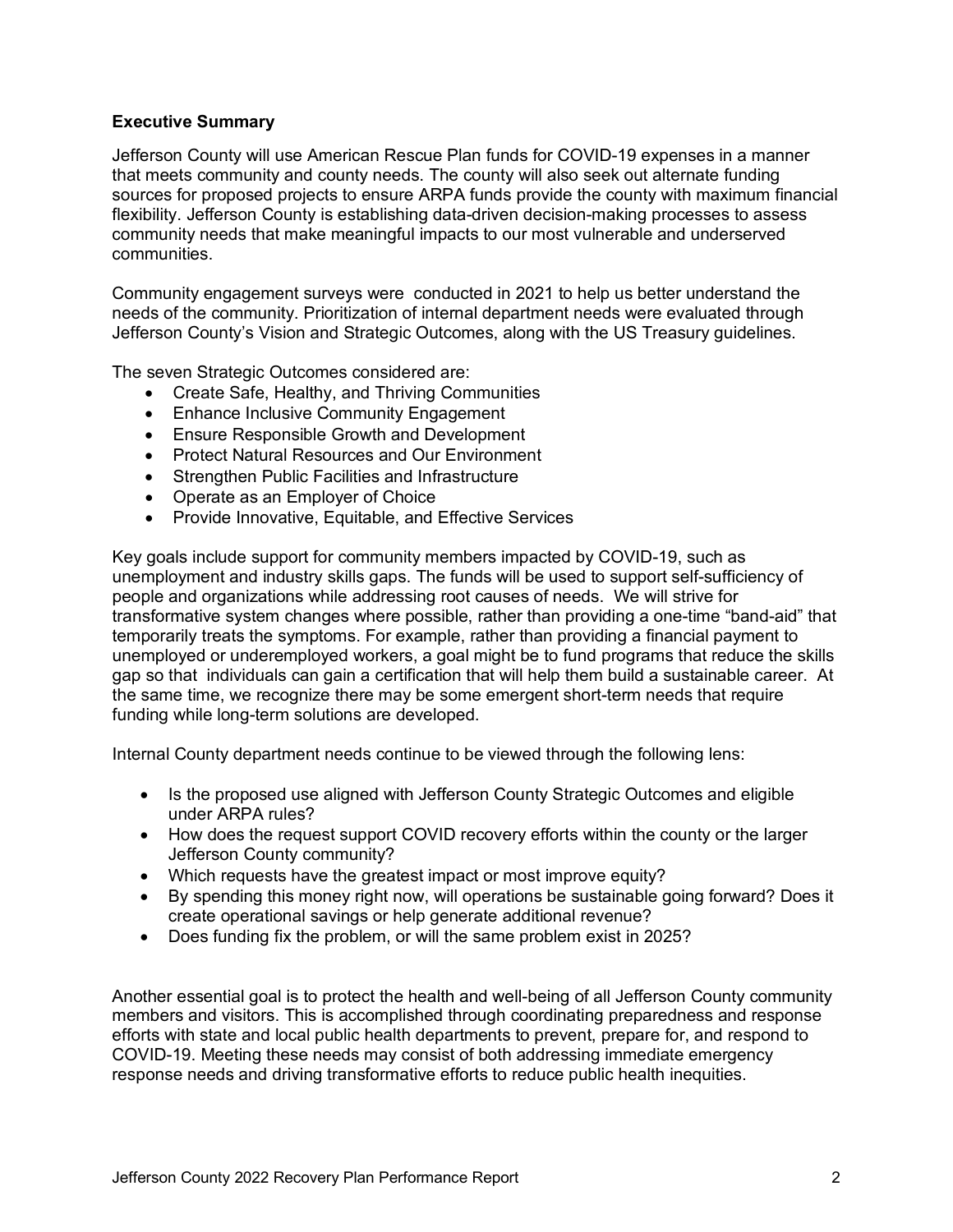#### **Uses of Funds**

Jefferson County is evaluating the Expenditure Categories in a collaborative approach with the community, business leaders, and internal departments. Our goal is to fully understand the overarching needs and determine if those requests represent an eligible use of the funds. Along with the Expenditure Categories, requests will be evaluated to ensure they meet at least one of Jefferson County's Strategic Outcomes. Through mindful strategic planning and analysis, the funds will be expended to align with these categories to achieve COVID-19 recovery:

- *a. Public Health (EC 1)*
- *b. Address Negative Economic Impacts (EC 2)*
- *c. Services to Disproportionately Impacted Communities (EC 3)*
- *d. Premium Pay For Essential Employees (EC 4)*
- *e. Water, sewer, and broadband infrastructure (EC 5)*
- *f. Revenue Replacement (EC 6)*

Jefferson County is evaluating potential expenditures using the following criteria:

- ARPA eligibility rules
- Relation to COVID-19 recovery
- Jefferson County Strategic Outcomes
- True Recovery: One-time vs ongoing expenses since this funding is one-time, it should be used to truly solve one-time needs rather than only temporarily meeting ongoing needs
- Relative impact
- Impact on Equity

One key short-term need the county has faced has been increasing staffing to deal with immediate workload increases tied directly to the COVID-19 pandemic. These immediate needs have included:

- Continued Public Health response to COVID-19
- Administration of federal relief funds
- Increased legal representation
- Increased processing of emergency assistance payments
- Technology and operational changes to facilitate ongoing hybrid work and service environments

Jefferson County is aware that there are other potential funding sources that may help finance programs and other ARPA requests. To that end, we are investigating alternative funding sources to be used in addition to or in conjunction with the American Rescue Plan Act funds. Some of these alternate sources include Emergency Rental Assistance, Housing Assistance, pending federal infrastructure legislation, and expected State of Colorado programs addressing COVID impacts. Our goal will be to leverage all funding sources in order to maximize the impact of the ARPA funds. The county will consider these alternative funding sources as we move forward with recommending and prioritizing requests, working towards maximizing impact and equity.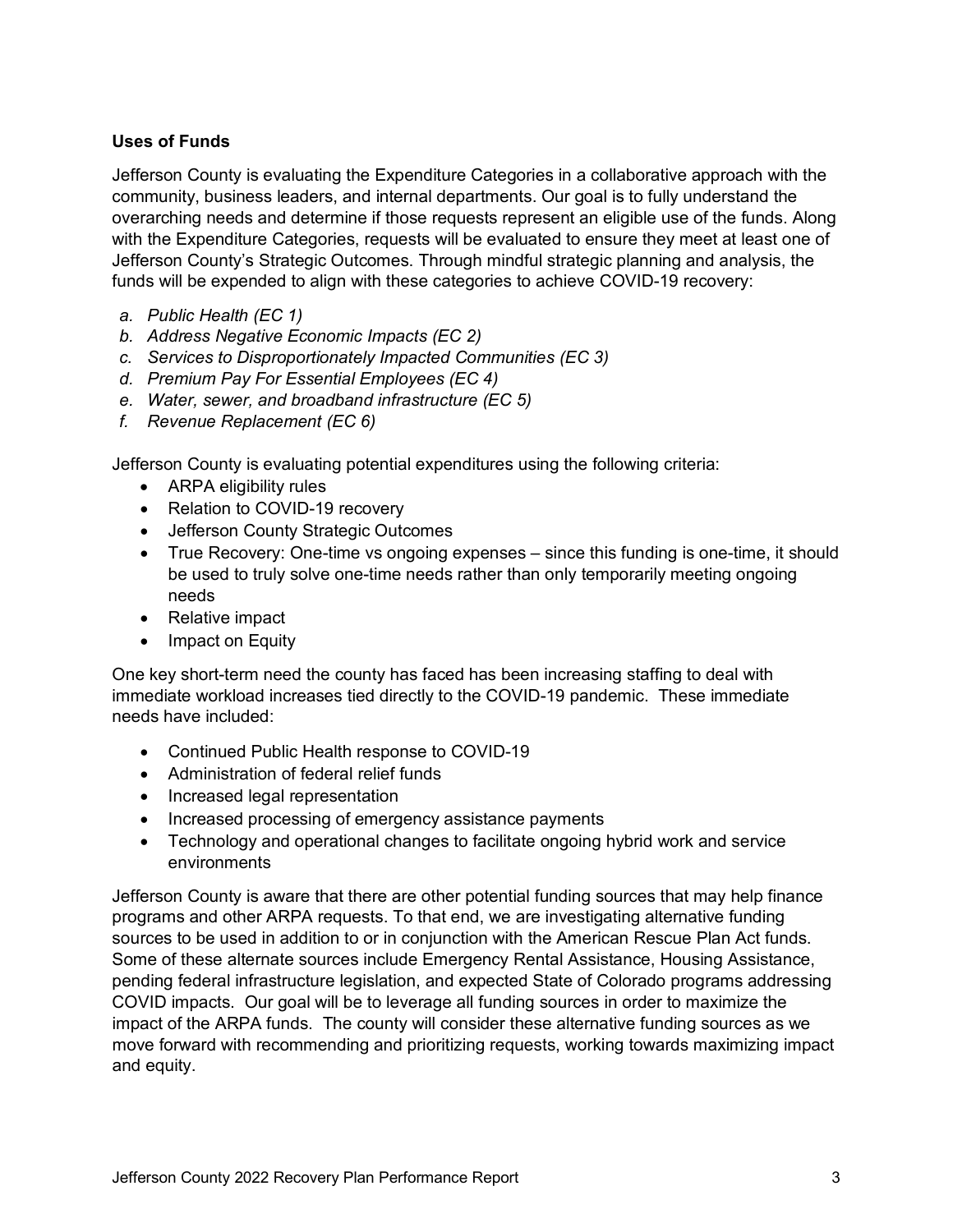#### **Promoting Equitable Outcomes**

Jefferson County is invested both in ensuring any programs enacted using ARPA funding are conducted equitably, and in funding programs that specifically address existing inequities.

Jefferson County has hired two ARPA Equity Coordinators to help guide task forces and county leadership in picking viable, sound projects using ARPA funds. These subject matter experts will be housed in the EDI (Equity, Diversity and Inclusion) Program under the Jeffco EDI Program Manager and will support the Rescue Team as it governs the projects and task forces process. One position will be initially hired to focus on developing methods for Jefferson County to support decision-making teams working on projects and programs related to ARPA. As programs are selected for funding, the EDI Team will collaborate to institute a recommended framework around monitoring and evaluation while also advising ways to foster enhanced inclusive community engagement.

The EDI Team is instrumental in developing metrics specific to ARPA impacts. To the extent that current equity metrics are available, the manager and her team will utilize and build on that work. Data will be used to evaluate equitable outcomes, provide insight, and will be foundational in creating best practices for distribution of ARPA funds. This evaluation will be in alignment with the evidence-based criteria outlined in federal guidelines. This information will be shared with the Rescue Team and county leadership to enable adjustments to ARPA funding priorities and operations to better address equity.

Overall, the collaboration between the equity coordinator and the Rescue Team and other departments will ensure Jefferson County follows Executive Order 13895's guidance in working to advance equity to all, including people of color and others who have been historically underserved, marginalized, and adversely affected by persistent poverty and inequality.

#### **Community Engagement**

Jefferson County conducted community engagement surveys to better understand current needs related to COVID-19, its impacts, and existing inequities. These surveys were specifically targeted at individuals in diverse groups who live or work in Jefferson County, businesses, and non-profit organizations. These surveys were conducted by a local, female-owned company that broke down the survey responses by demographic categories to differentiate needs as identified by segments of the community. We also have set up a "suggestion box" on the County website to ensure anyone can (still) submit an idea for a way to spend ARPA funds. The survey results and community/staff input helped us identify several spending priorities (see https://www.jeffco.us/4277/American-Rescue-Plan-Act). Those priorities became potential projects and led to the creation of eight separate task forces meeting regularly to thoroughly vet projects to receive ARPA funding.

#### **Labor Practices**

One of Jefferson County's Strategic Outcomes is to continuously focus on enhancing infrastructure resiliency, creating versatile spaces and amenities for residents and visitors to enjoy, and ensuring ease of movement within the County. We recognize that one of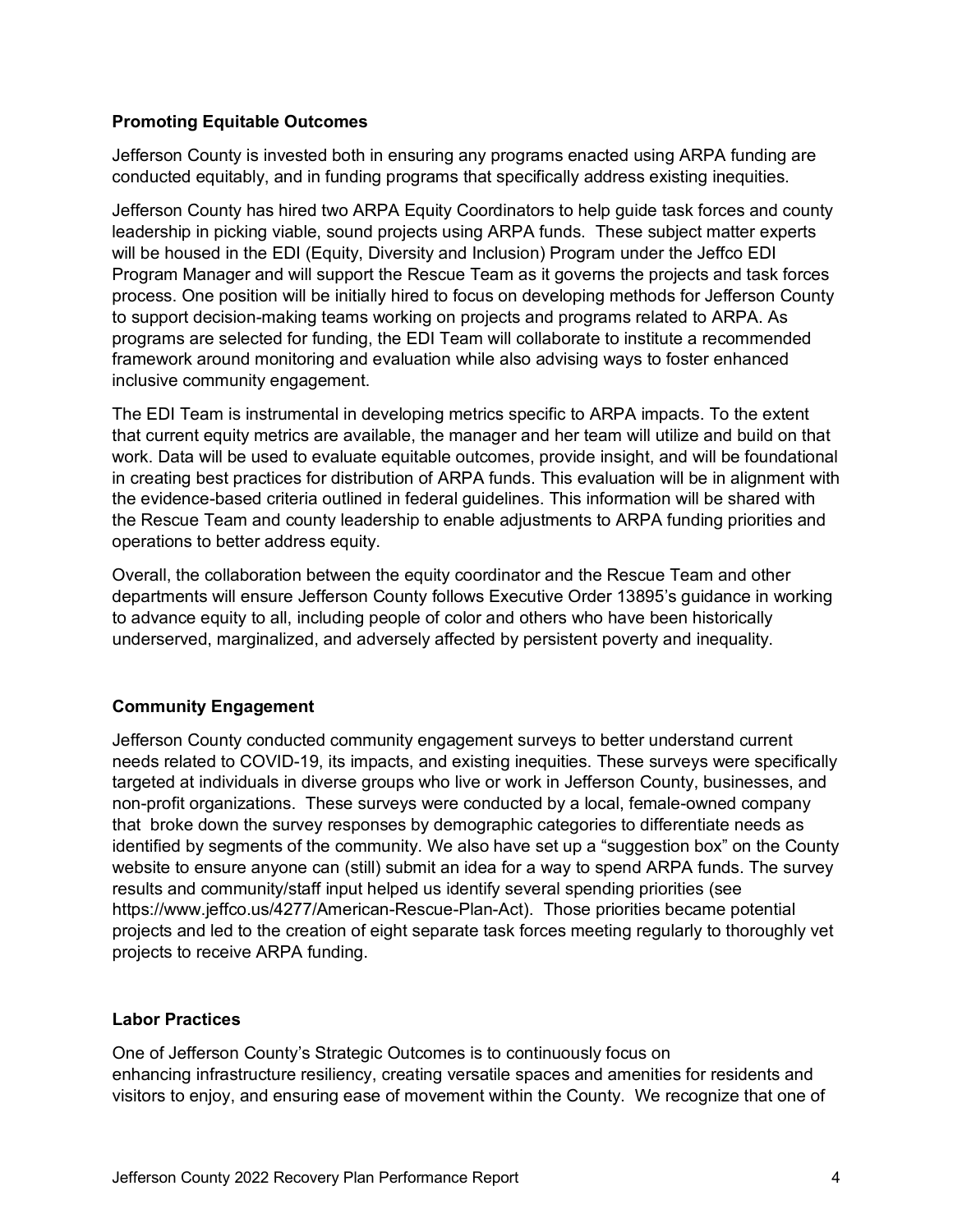the allowable uses of funds is to make necessary investments in water, sewer, or broadband infrastructure. In addition, the State of Colorado is working to improve infrastructure. We are also investigating improved access to broadband, water, stormwater, and sewer infrastructure within our County. We are exploring opportunities to partner with other public entities to maximize use of our resources and avoid duplication of efforts. Once we have determined which infrastructure projects will be supported by Jefferson County ARPA funds, we will be able to give more information on planned workforce practices.

#### **Use of Evidence**

As stated earlier, we are still in the process of researching which projects to support via our task forces and county project managers. We are evaluating economic data; reviewing county department and community needs; and utilizing those residential, business, special district, and county surveys/input. Also, projects will be evaluated upon how they meet Treasury guidelines on the use of funds and Jefferson County's Strategic Outcomes. With this information, we have developed our initial priority list and are beginning to allocate funds and designing program specifics using evidence-based understanding of interventions most likely to address determined needs. As more projects are thoroughly researched and approved for funding, we will incorporate the use of metrics to continuously evaluate program success. Jefferson County will also use metrics to measure progress towards our county-wide strategic goals. Funding a project is a start, but monitoring its success is crucial to understanding if ARPA funds were used properly.

|                | Category                                                                              | <b>Cumulative</b><br>expenditures to<br>date $($ math) | <b>Amount spent</b><br>since last<br><b>Recovery Plan</b> |
|----------------|---------------------------------------------------------------------------------------|--------------------------------------------------------|-----------------------------------------------------------|
|                | <b>Public Health</b>                                                                  | 246,793                                                | 246,793                                                   |
| 1.4            | Prevention in Congregate Settings (Nursing<br>Homes, Prisons/Jails, Dense Work)       | 50,243                                                 | 50,243                                                    |
| 1.5            | <b>Personal Protective Equipment</b>                                                  | 16,126                                                 | 16,126                                                    |
| 1.9            | Payroll Costs for Public Health, Safety, and<br><b>Other Public Sector Staff Resp</b> | 180,424                                                | 180,424                                                   |
| $\overline{7}$ | <b>Administrative and Other</b>                                                       | 737,488                                                | 531,119                                                   |
| 7.1            | <b>Administrative Expenses</b>                                                        | 727,488                                                | 521,119                                                   |
| 7.2            | <b>Evaluation and Data Analysis</b>                                                   | 10,000                                                 | 10,000                                                    |

#### **Table of Expenses by Expenditure Category**

#### **Project Inventory**

We have not yet determined which projects we will be undertaking except for some pandemic-related purchases and the addition of County staff in areas that have been impacted by COVID.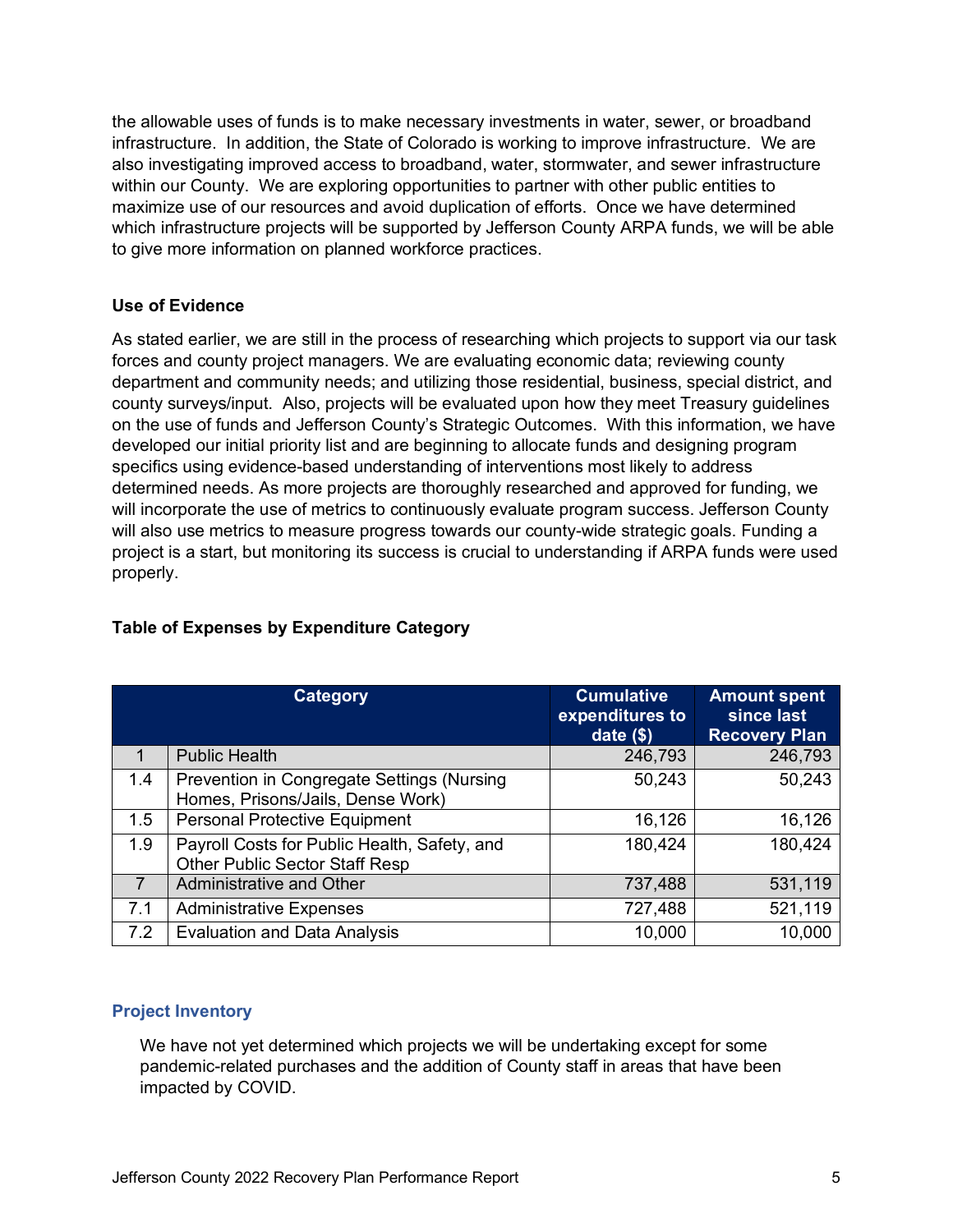**Project**: Additional Litigation Attorney - 1.0 temporary litigation attorney to assist with defense of COVID-19 inmate lawsuits filed against the Sheriff's Office and assist with anticipated increase of tax appeals also related to COVID-19

**Planned Total Funding Amount**: \$202,600

**Project Expenditure Category**: 1.4 Prevention in Congregate Settings (Nursing Homes, Prisons/Jails, Dense Work)

**Project**: COVID Supplies Support – The safety and compliance team hired a warehouse manager to receive, rotate, and distribute stock of personal protective equipment. **Planned Total Funding Amount**: \$97,500

**Project Expenditure Category**: 1.5 Personal Protective Equipment

**Project**: Administration Temp Employees – Sheriff Business Office Functions – The Sheriff's Office needed to hire additional temporary support staff for business office functions. This only supports LTE positions, with no FTE positions supported. **Planned Total Funding Amount**: \$125,000

**Project Expenditure Category**: 1.9 Payroll Costs for Public Health, Safety, and Other Public Sector Staff Response

**Project**: Intake Attorney, Process Server, SVU Attorney – The District Attorney needed to hire an intake attorney, process server, and SVU attorney to keep up with the increased caseload created by the pandemic and shutdown.

**Planned Total Funding Amount**: \$553,643

**Project Expenditure Category**: 1.9 Payroll Costs for Public Health, Safety, and Other Public Sector Staff Response

**Project**: Grant Team to handle execution of ARPA Funds - The "Rescue Team" was created to support our community through the distribution of the ARPA funds by providing budget recommendations, stewardship, fiscal oversight, and compliance with federal regulations.

**Planned Total Funding Amount**: \$ 4,403,772 **Project Expenditure Category**: 7.1 Administrative Expenses

**Project**: Consulting Services – CLA for ARPA - Our county ARPA team has contracted Clifton Larson Allen as an audit consultant to help us ensure compliance with federal and local regulations while also maintaining best practices for awarding funds.

**Planned Total Funding Amount**: \$ 1,625,000

**Project Expenditure Category**: 7.1 Administrative Expenses

**Project**: Rescue Contract Attorney - .5 temporary transactional/contract attorney to assist in creating contracts for programs that will be created in response to American Rescue Plan Act of 2021 (ARPA)

**Planned Total Funding Amount**: \$101,300 **Project Expenditure Category**: 7.1 Administrative Expenses